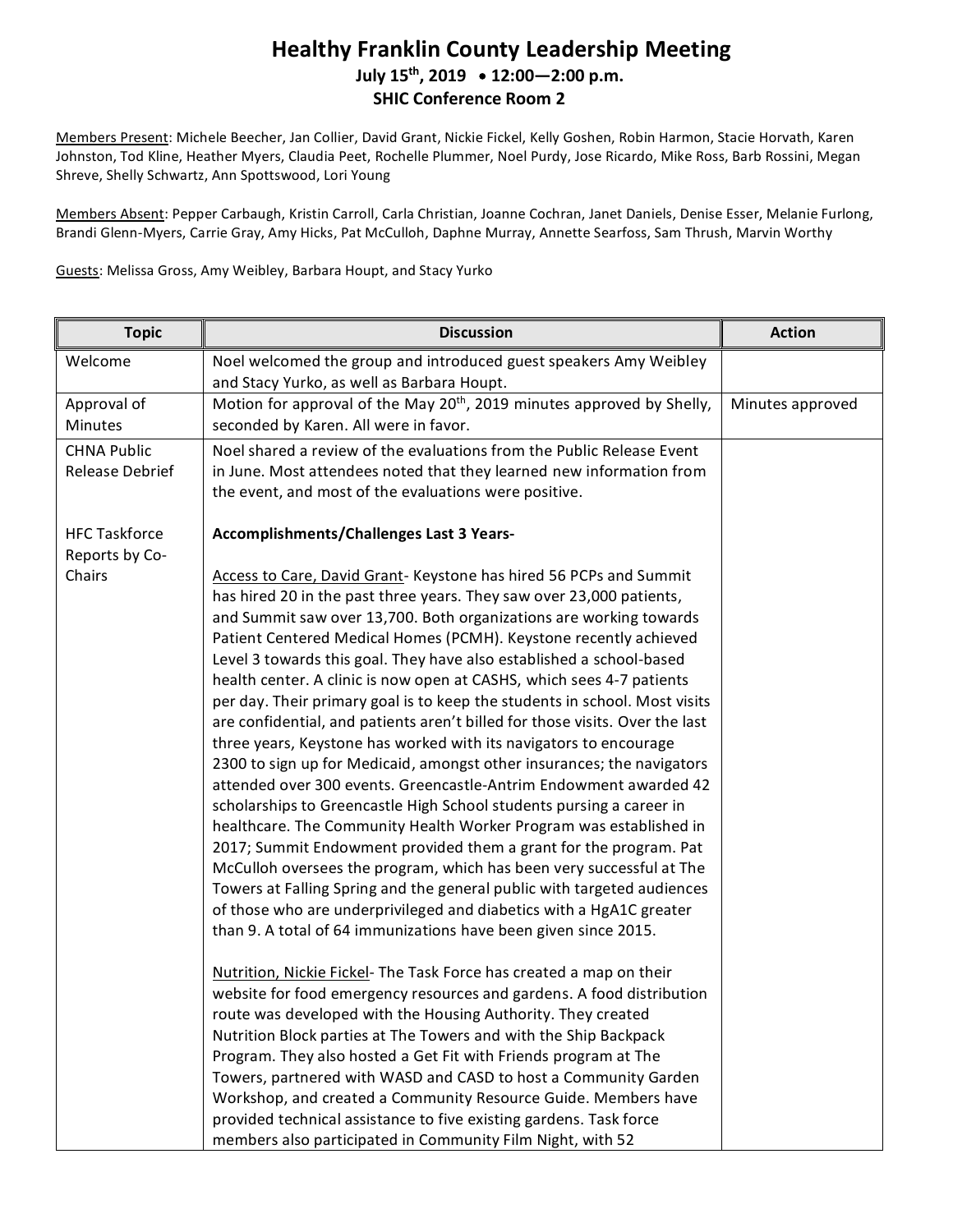## **Healthy Franklin County Leadership Meeting**

#### **July 15th, 2019 12:00—2:00 p.m.**

**SHIC Conference Room 2**

| <b>Topic</b> | <b>Discussion</b>                                                                                                                                                                                                                                                                                                                                                                                                                                                                                                                                                                                                                                                                                                                                                                                                                                                                                                                                                                                                                                                                                                                                                                        | <b>Action</b> |
|--------------|------------------------------------------------------------------------------------------------------------------------------------------------------------------------------------------------------------------------------------------------------------------------------------------------------------------------------------------------------------------------------------------------------------------------------------------------------------------------------------------------------------------------------------------------------------------------------------------------------------------------------------------------------------------------------------------------------------------------------------------------------------------------------------------------------------------------------------------------------------------------------------------------------------------------------------------------------------------------------------------------------------------------------------------------------------------------------------------------------------------------------------------------------------------------------------------|---------------|
|              | participants. Their challenges have included working with Wellness<br>Committees and finding the right person to work with to change school<br>wellness policies.                                                                                                                                                                                                                                                                                                                                                                                                                                                                                                                                                                                                                                                                                                                                                                                                                                                                                                                                                                                                                        |               |
|              | Physical Activity, Heather Myers-Heather will be working with the<br>Housing Authority to create a walking program. Past walking parties<br>reached about 1,300 people but the impact of the program was also<br>hard to measure. In 2016, the task force created a Get Fit Franklin<br>County booklet that included walking routes around the county. With<br>the help of the County, an inventory was done of all available assets;<br>the tool is available on their website. The Surgeon General Step it Up<br>Model encouraged them to adopt Get Fit Franklin County. Zagster is<br>still on their radar for future opportunities. Their challenges have<br>included the fluctuation of co-facilitators and scheduling members to<br>attend. They struggled with learning what events would be worth<br>hosting or attending. The task force also discussed the idea of getting<br>PCP's involved.                                                                                                                                                                                                                                                                                  |               |
|              | Mental Health Task Force, Kelly Goshen-In the task force's first year,<br>they did research on Zero-Suicide philosophy. During the next year, the<br>Mental Health Association's Wellness Conference had 120 people. They<br>did more QPR training and online surveys, and currently have more<br>momentum. The task force is looking for other models to use for the<br>future and have done many Suicide Prevention trainings; 985<br>individuals have received training. Train the Trainer Programs were also<br>held and sponsored by the County. Mental health environment scans<br>were completed, and the task force developed a map that will be<br>online in the near future to identify local agencies. They have recently<br>identified mental health occupation pathways and would like to share<br>with local universities.                                                                                                                                                                                                                                                                                                                                                 |               |
|              | Hope from the Start, Stacie Horvath-Through Head Start, now First<br>Family Partnerships, the task force began forming concepts of how to<br>help newborns, mothers, and the entire family. They created the task<br>force a year ago and have added members Tod Kline, Joanne Cochran,<br>Mike Ross, and Ann Spottswood. The task force is continuing to work<br>on the goals they have created. They have built partnerships and<br>connections since the beginning of their task force and are getting the<br>word out about the importance of early childhood education. Hope<br>from the Start presented information at Our Babies, Our Future with<br>Summit Health. They are now partnering with Keystone to sit in OB-<br>GYN and pediatric offices to help patients and share their services. No<br>additional money is available for a Family Center but there is existing<br>money, so the task force is looking at different ways to bring services to<br>families instead. Tod shared that the school district will be opening an<br>Early Childhood Education Center out of an entire wing from the<br>Waynesboro High School. Three classrooms will be used in the space, |               |
|              | with 2 Pre-K Counts classes. The first employer-sponsored daycare will                                                                                                                                                                                                                                                                                                                                                                                                                                                                                                                                                                                                                                                                                                                                                                                                                                                                                                                                                                                                                                                                                                                   |               |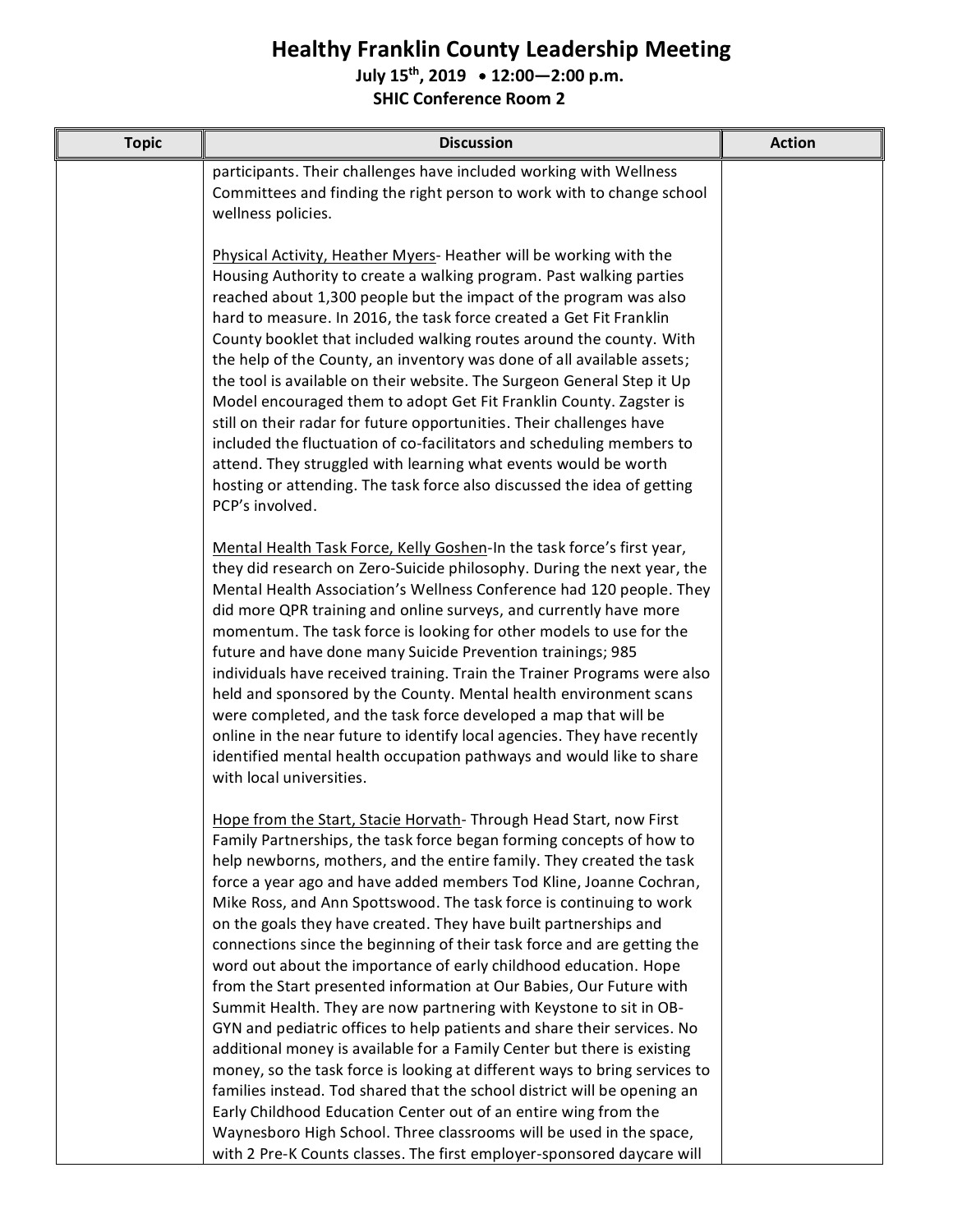# **Healthy Franklin County Leadership Meeting**

**July 15th, 2019 12:00—2:00 p.m.**

**SHIC Conference Room 2**

| <b>Topic</b>                        | <b>Discussion</b>                                                                                                                                                                                                                                                                                                                                                                                                                                                                                                                                                                                                                                                                                                                                                                                                                                                                                                                                                                                                                                                                                                                                                                                                                                                                                                                         | <b>Action</b> |
|-------------------------------------|-------------------------------------------------------------------------------------------------------------------------------------------------------------------------------------------------------------------------------------------------------------------------------------------------------------------------------------------------------------------------------------------------------------------------------------------------------------------------------------------------------------------------------------------------------------------------------------------------------------------------------------------------------------------------------------------------------------------------------------------------------------------------------------------------------------------------------------------------------------------------------------------------------------------------------------------------------------------------------------------------------------------------------------------------------------------------------------------------------------------------------------------------------------------------------------------------------------------------------------------------------------------------------------------------------------------------------------------|---------------|
|                                     | go in the wing; there are not enough employees this year but there will<br>be next year. A Parent Center will also be present in that wing of the<br>high school; they have partnered with United Way to hold Born<br>Learning Workshops with the Pre-K Counts parents. Most recently, they<br>have built a partnership with WellSpan Health to build an employee-<br>health clinic in that wing as well.                                                                                                                                                                                                                                                                                                                                                                                                                                                                                                                                                                                                                                                                                                                                                                                                                                                                                                                                 |               |
| Community<br>Initiatives<br>Updates | United Way of Franklin County, ALICE Presentation-Amy Weibley<br>presented a PowerPoint about ALICE, which stands for Asset limited<br>Income Constrained Employed and focuses on those who can't afford<br>basic household necessities. 30% of Franklin county can't afford these<br>necessities. The Survival Budget looks at the needs for each household<br>and the costs of technology, food, housing, childcare, taxes, and<br>transportation among other necessities. ALICE exists because of the<br>high cost of living, the "Benefits Cliff", the lack of high-paying jobs, and<br>accessible affordable childcare, housing options, and reliable<br>transportation. Amy shared that individuals can join in community<br>conversations to help with ALICE. She can be reached at<br>aweibley@uwfcpa.org and more information can be learned at<br>www.uwfcpa.org/ALICE                                                                                                                                                                                                                                                                                                                                                                                                                                                          |               |
|                                     | Franklin County Housing Committee, Update-Stacie reviewed the<br>packet that was given to committee members about the Franklin<br>County Housing Steering Committee. Their name is in progress but are<br>currently using the Housing Leadership Council. Stacy Yurko reviewed<br>the Connect to Home Process (C2H), which provides emergency<br>services, financial assistance programs, HUD Funded Programs, and<br>CoC Funded Programs. 113 Households are currently homeless in<br>Franklin County. The program allows them to do triage and screenings<br>to connect them to the appropriate services. This process makes it<br>easier on the individual; they only have to tell their story one time. The<br>process also allows members to connect and share their data to move<br>forward with helping these families. They are looking to start educating<br>families on financial literacy. Stacy also reviewed the diagram handout<br>on housing services; there is now more guidance provided to<br>individuals looking for resources rather than having them call several<br>different places before receiving answers. Referrals will be followed up<br>within three business days. Transitional Housing is at max capacity with<br>their wait list, and there is two-year wait list for seniors for individual<br>housing. |               |
| <b>CHIP</b>                         | Noel asked the committee to review the CHIP draft and provide<br>feedback by Friday, July 19 <sup>th</sup> . The members reviewed the HFC Vision,<br>Mission, and Guiding Principles, as well as the Common Agenda and<br>Shared Metrics Work Chart handout. An Ad-Hoc Policy Committee will<br>be created under the Leadership Steering Committee. Barb also briefly<br>reviewed the WellSpan Community Health Framework. All handouts                                                                                                                                                                                                                                                                                                                                                                                                                                                                                                                                                                                                                                                                                                                                                                                                                                                                                                   |               |